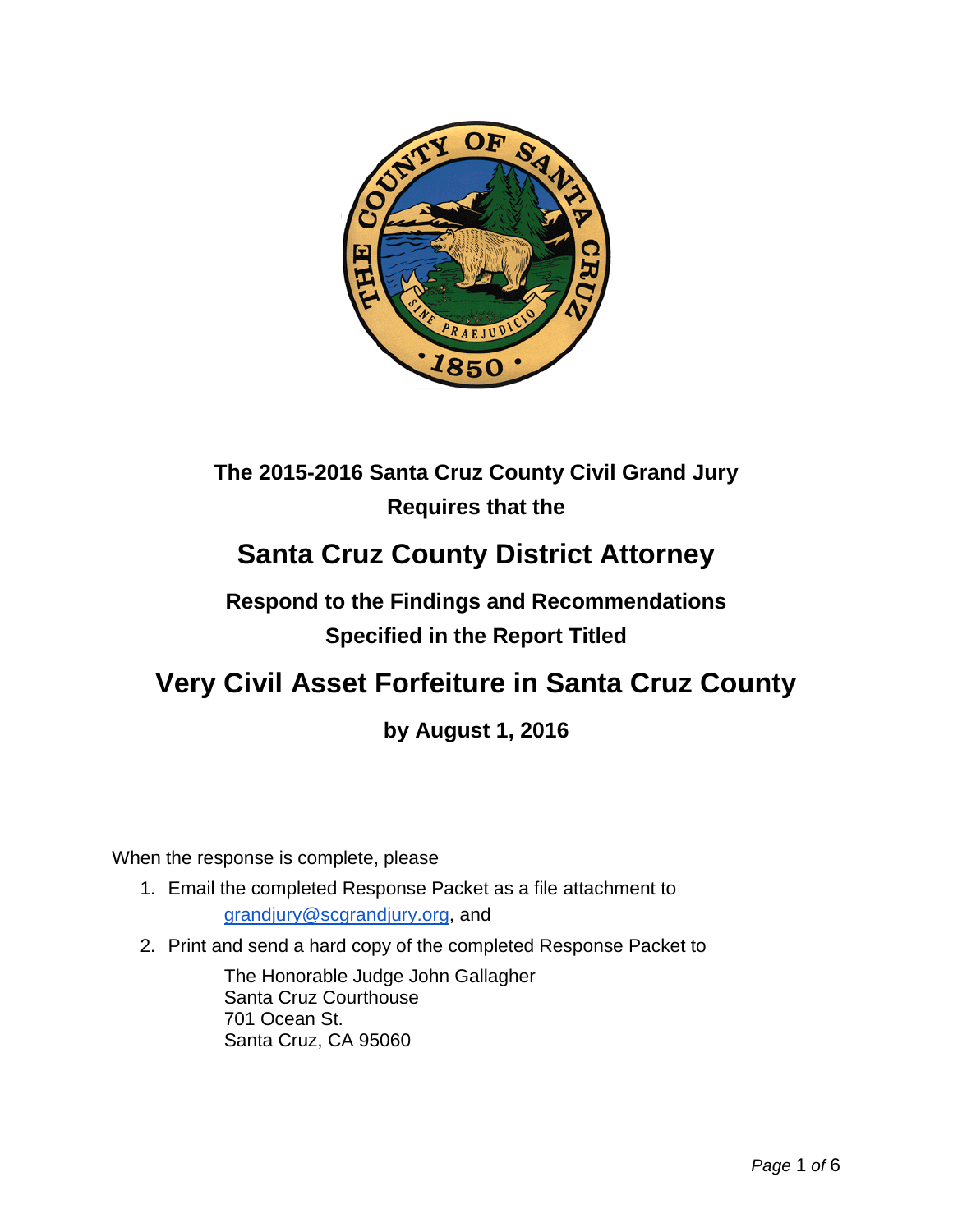#### **Instructions for Respondents**

California law PC § 933.05 (included below) requires the respondent to a Grand Jury report to comment on each finding and recommendation within a report. Explanations for disagreements and timeframes for further implementation or analysis must be provided. Please follow the format below when preparing the responses.

#### *Response Format*

- 1. For the Findings included in this Response Packet, select one of the following responses and provide the required additional information:
	- a. **AGREE** with the Finding, or
	- b. **PARTIALLY DISAGREE** with the Finding and specify the portion of the Finding that is disputed and include an explanation of the reasons therefor, or
	- c. **DISAGREE** with the Finding and provide an explanation of the reasons therefor.
- 2. For the Recommendations included in this Response Packet, select one of the following actions and provide the required additional information:
	- a. **HAS BEEN IMPLEMENTED**, with a summary regarding the implemented action, or
	- b. **HAS NOT YET BEEN IMPLEMENTED BUT WILL BE IMPLEMENTED IN THE FUTURE**, with a timeframe or expected date for implementation, or
	- c. **REQUIRES FURTHER ANALYSIS**, with an explanation and the scope and parameters of an analysis or study, and a timeframe for that analysis or study; this timeframe shall not exceed six months from the date of publication of the grand jury report, or
	- d. **WILL NOT BE IMPLEMENTED** because it is not warranted or is not reasonable, with an explanation therefor.

If you have questions about this response form, please contact the Grand Jury by calling 831-454-2099 or by sending an email to [grandjury@scgrandjury.org.](mailto:grandjury@scgrandjury.org)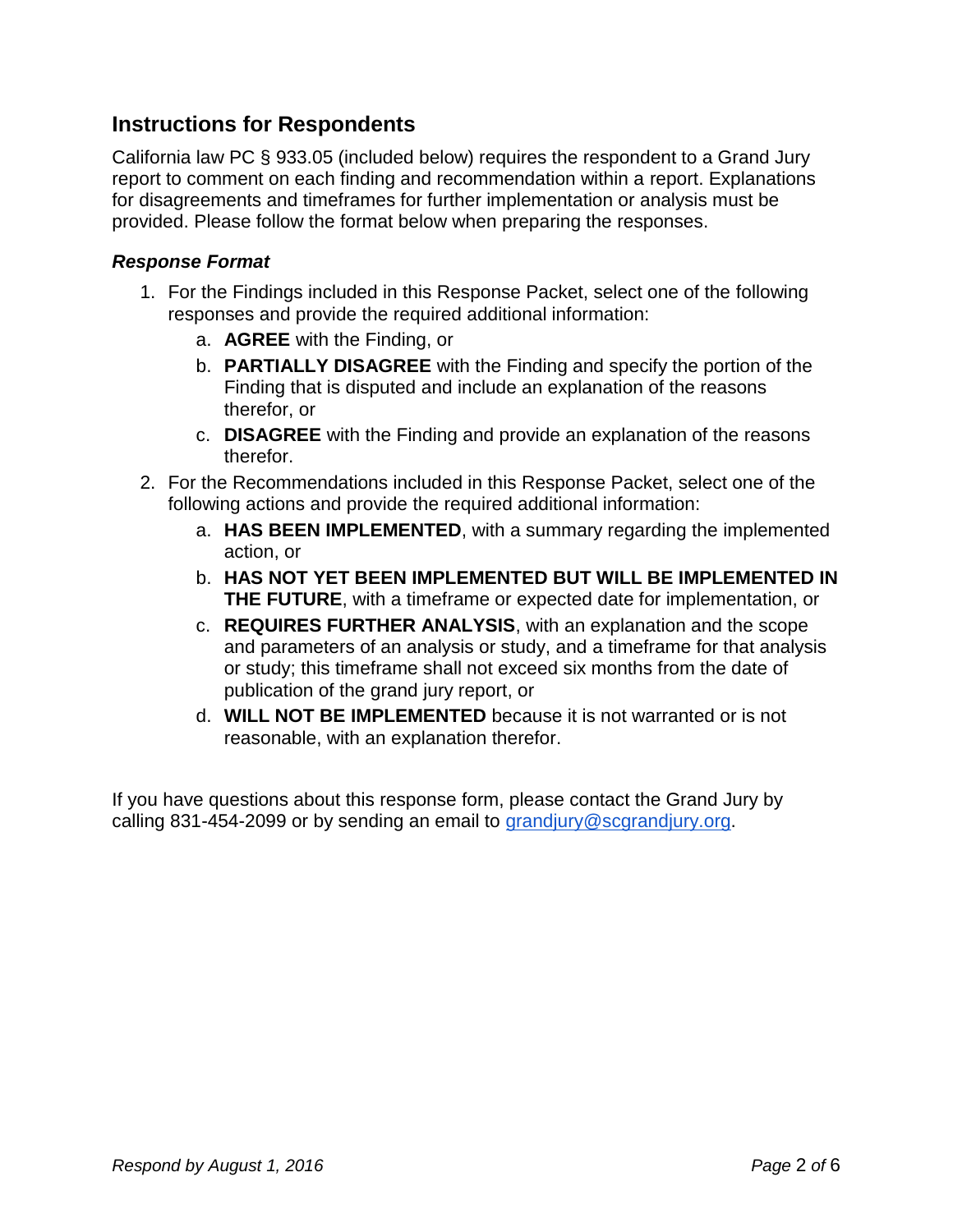### **Findings**

**F1.** The District Attorney's Office does not currently provide an annual summary of the disposition of civil asset forfeitures.

### **x AGREE**

- **PARTIALLY DISAGREE**  explain the disputed portion
- **DISAGREE** explain why

**Response explanation** (required for a response other than **Agree**):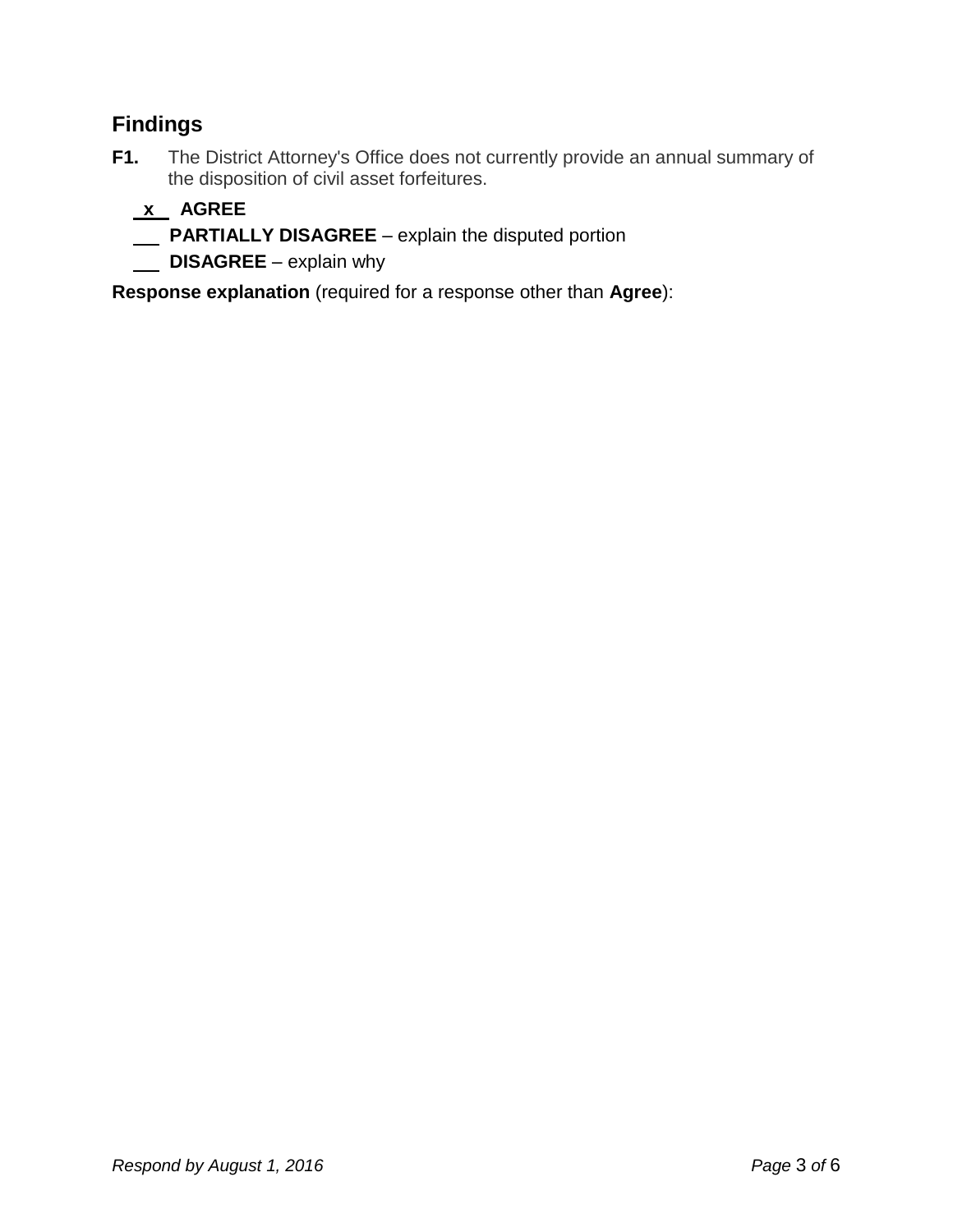#### **Recommendations**

- **R1.** The Santa Cruz County District Attorney's Office should include an annual summary of civil asset forfeitures on their website. (F1)
	- **HAS BEEN IMPLEMENTED**  summarize what has been done
	- **HAS NOT BEEN IMPLEMENTED BUT WILL BE IMPLEMENTED IN THE FUTURE** – summarize what will be done and the timeframe
	- **REQUIRES FURTHER ANALYSIS** explain scope and timeframe (not to exceed six months)
	- **x WILL NOT BE IMPLEMENTED** explain why

#### **Response explanation, summary, and timeframe:**

This Grand Jury investigation found that, with regard to asset forfeiture, the DA's Office follows both the letter and spirit of the law, adheres to strict accounting principles and returns property in a timely manner when called for. With that as background, posting a summary table of asset forfeitures on the District Attorney's Office website with no context or detail would be of little use to the public and have the potential to be misleading. Additionally, this information is already available via the CA Attorney General's website.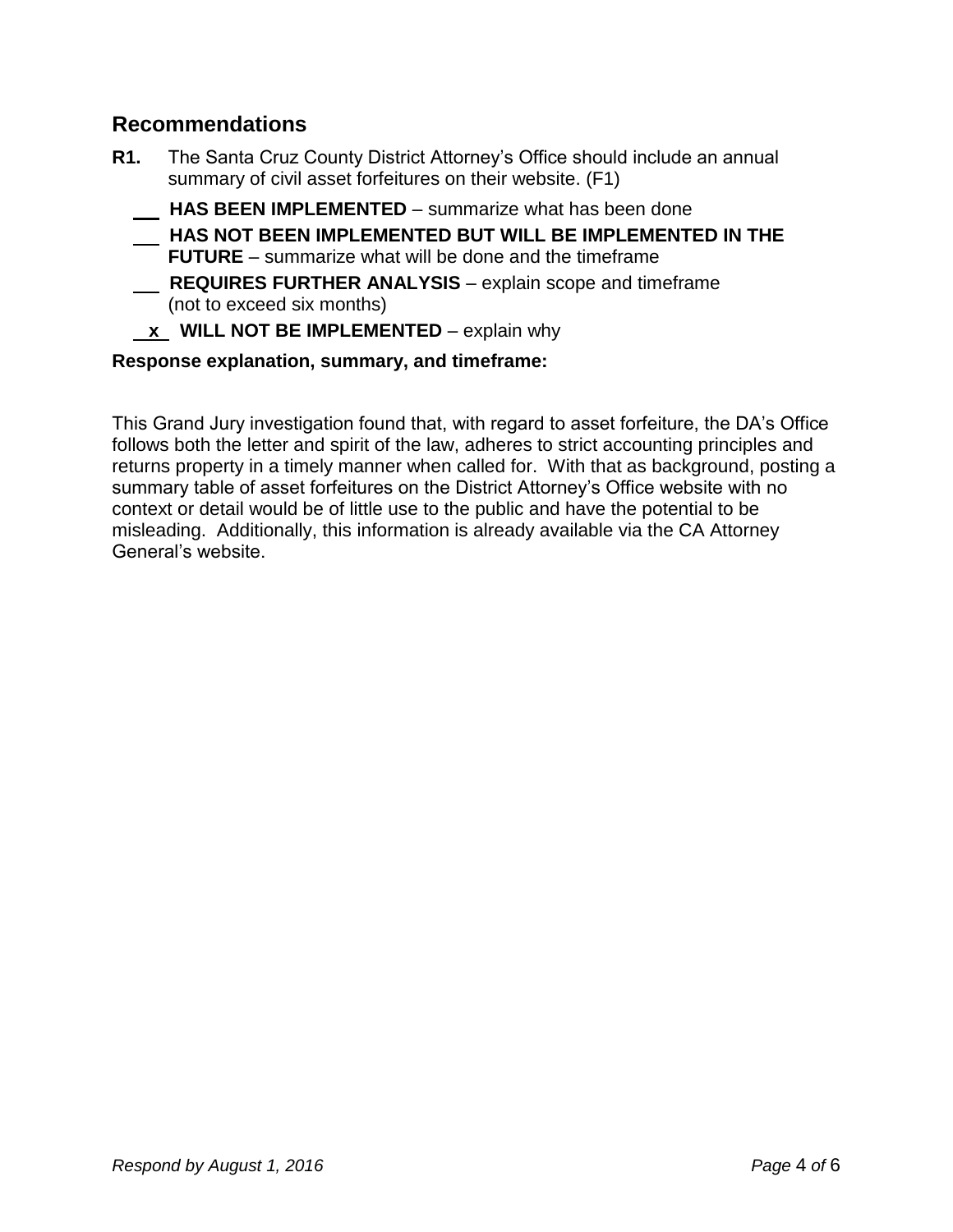**R2.** Such a report should include a chart similar to the table *2014 Civil Asset Forfeiture Process Summary* above [on page 2 of the report]. (F1)

 **HAS BEEN IMPLEMENTED** – summarize what has been done

- **HAS NOT BEEN IMPLEMENTED BUT WILL BE IMPLEMENTED IN THE FUTURE** – summarize what will be done and the timeframe
- **REQUIRES FURTHER ANALYSIS** explain scope and timeframe (not to exceed six months)
- **x** WILL NOT BE IMPLEMENTED explain why

#### **Response explanation, summary, and timeframe:**

Please see previous answer.